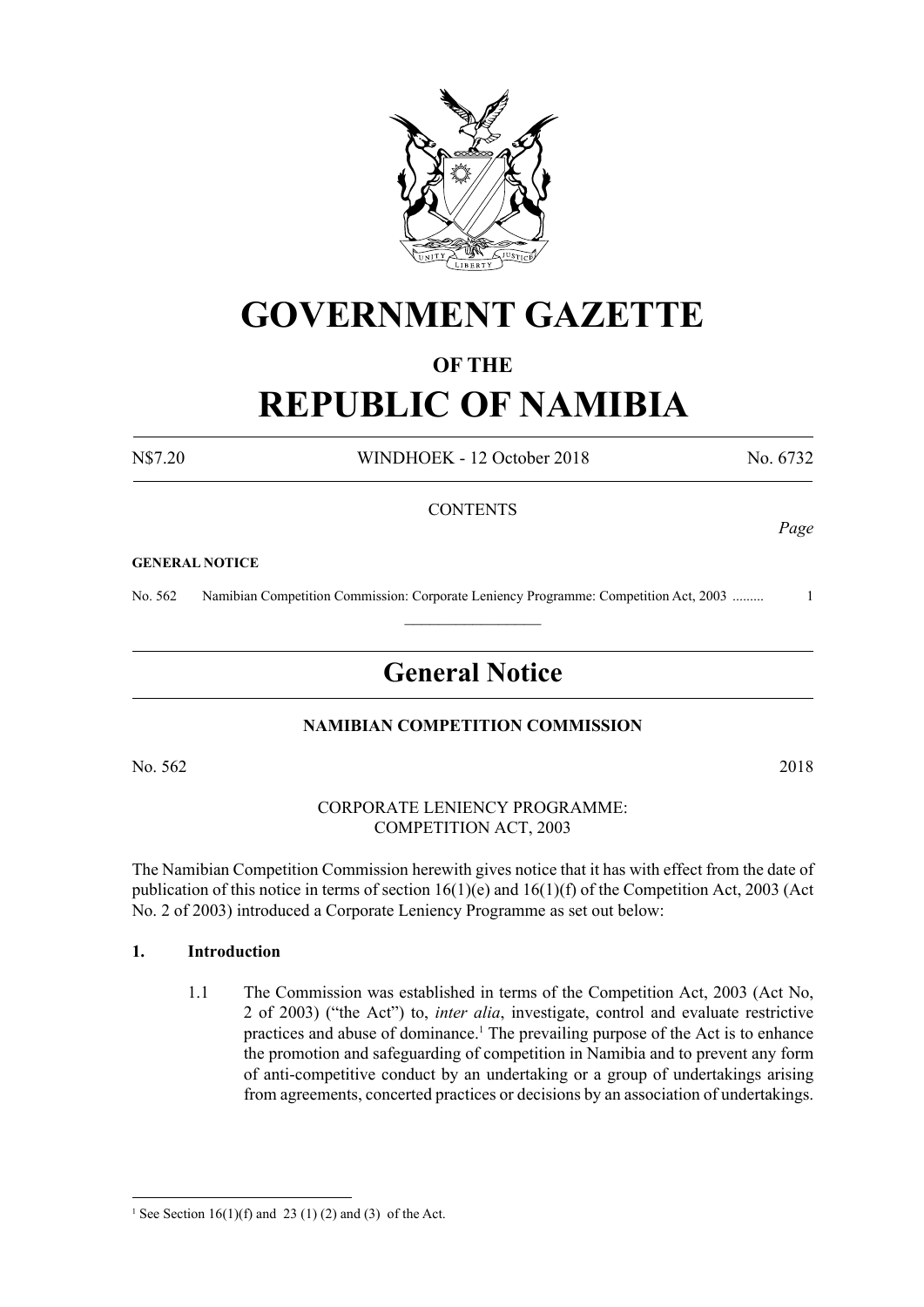- 
- 1.2 This Corporate Leniency Programme ("CLP") is a recognition of the fact that cartels by their very nature are often carried out in secret and as such are difficult to detect and investigate without the cooperation of undertakings or individuals implicated in them. The Namibian Competition Commission ("Commission") therefore considers that it is in the interest of the Namibian economy to reward undertakings involved in this type of illegal practices who are willing to put an end to their participation and co-operate in the Commission's investigation, independently of the rest of the undertakings involved in the cartel.
- 1.3 The CLP becomes effective on the date of publication in the Government Gazette and may be amended by the Commission as the need arises.
- 1.4 The purpose of the Act as set out in section 2 is to enhance the promotion and safeguarding of competition in Namibia. To that end, the Commission is empowered to increase market transparency (section  $16(1)(e)$ ) and to investigate contraventions of Chapter 3, under which cartel activities fall (section 16 (1) (f)).

# **2. Objectives**

- 2.1 In its attempt to detect, stop, and prevent cartel behaviour, the Commission has in line with international best practice developed this CLP to facilitate the process through which undertakings participating in cartels are encouraged to disclose information on cartel conduct in exchange for leniency.
- 2.2 This CLP is prepared and issued by the Commission pursuant to the Act to clarify the Commission's approach on cartel matters falling within its jurisdiction in terms of the Act. This CLP serves as guidance to the execution of the Commission's investigative and prosecutorial discretion in respect of cartels as set out in the Act.
- 2.3 In particular, this CLP aims to provide guidance in respect of how the Commission will exercise its investigative and prosecutorial discretion in respect of cartel participants, who by their cooperation contribute to uncovering cartel conduct. This CLP sets the conditions under which non-prosecution or a reduction of the applicable sanction/penalty (including the pecuniary penalty) can be granted. This CLP applies to participants (natural persons, undertakings and associations of undertakings) in cartels.
- 2.4 The CLP further sets out the benefits, procedure and requirements for co-operation with the Commission in exchange for non-prosecution or a reduction in penalty.

# **3. The CLP Defined**

- 3.1 The CLP outlines a process through which the Commission will grant a selfconfessing cartel member, who is first to approach the Commission, leniency for its participation in a cartel activity<sup>2</sup> upon a cartel member fulfilling specific conditions and requirements set out under the CLP.
- 3.2 The CLP is a compliance mechanism devised to encourage cartel participants to disclose to the Commission a cartel activity, to discourage or prevent the formation of cartels and to eradicate this harmful conduct.

<sup>2</sup> The Commission is empowered to investigate Chapter 3 contraventions in accordance with section 16 (1) (f), 23 and 33 of the Act as well as to institute proceedings in the High Court of Namibia in terms of Section 38 and section 40 of the Act.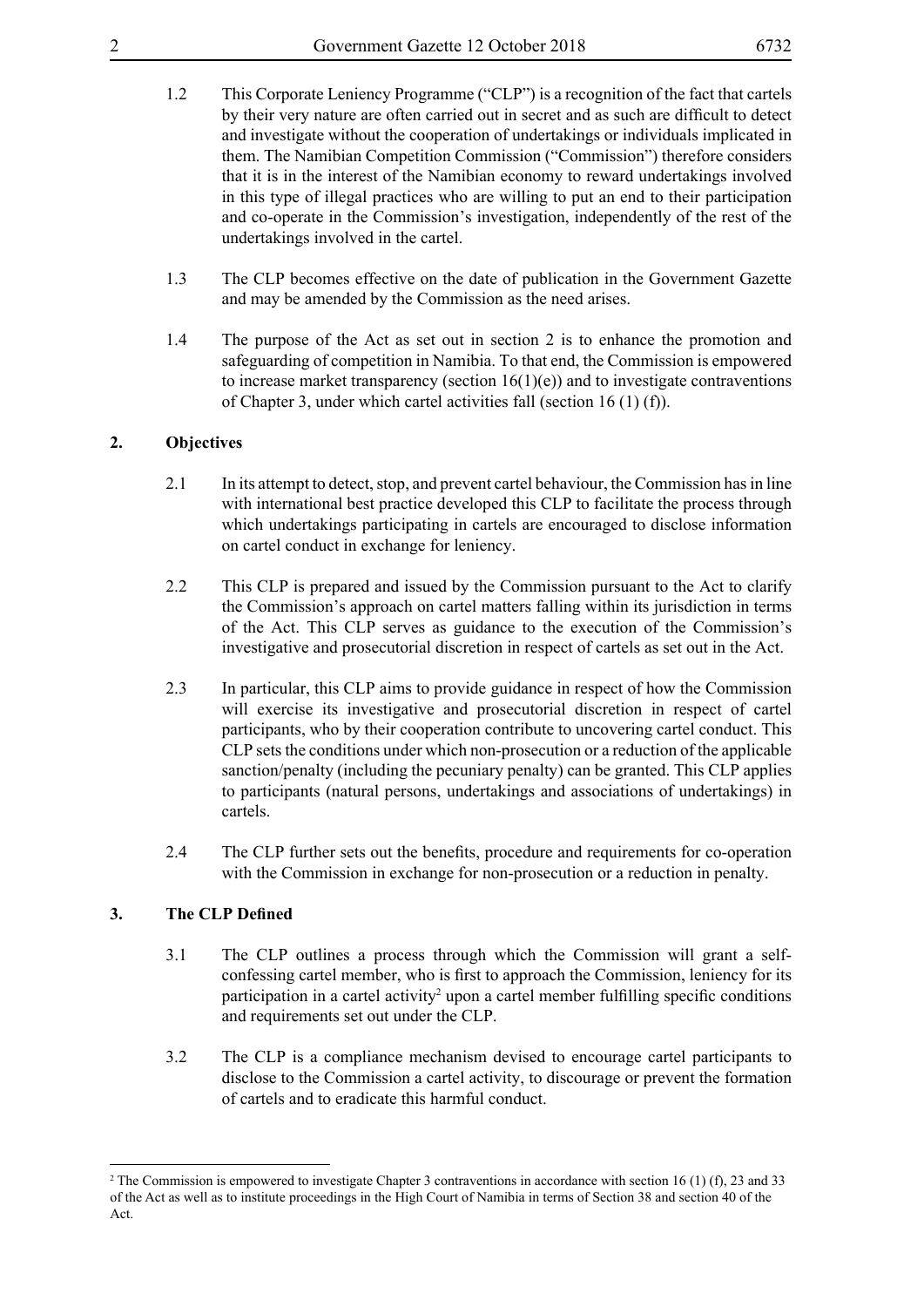- 3.3 Section 38 of the Act grants the Commission discretion in determining whether or not to institute proceedings in the High Court against an undertaking. Leniency in the context of the CLP therefore means that the Commission would in exercise of its discretion<sup>3</sup> not subject the successful applicant<sup>4</sup> to adjudication<sup>5</sup> before the High Court for its involvement in the cartel activity.
- 3.4 The CLP is a lenient process in that a cartel member that approaches the Commission on its own accord, and provides information that would result in the institution of proceedings against other cartel participants, will not be subjected to prosecution in relation to the alleged cartel which forms part of the application under the CLP.
- 3.5 Thus, an undertaking involved, implicated or suspecting that it is involved in a cartel activity would be able to come forward on its own accord and confess to the Commission in return for leniency. In other words, if a cartel member realises that such conduct may be a contravention of the Act, it could on its own free will without waiting for the Commission to investigate them, report the cartel activity to the Commission under the CLP.
- 3.6 The CLP therefore serves as an aid for the efficient detection and investigation of cartels, as well as effective institution of proceedings in the High Court against undertakings involved in cartel activities. It envisages not only a situation that the applicant alerts the Commission of the existence of a cartel activity, but also one that would culminate in a referral of, and ultimately in a final determination made by the High Court or Supreme Court, as the case may be, of such reported cartel activity, with the applicant co-operating against other members of the cartel.
- 3.7 The CLP is also adopted in recognition of the fact that not all undertakings engaging in anticompetitive conduct are aware that such conduct is illegal. In some sectors some conduct may be so prevalent that market players assume it is legal. Even those undertakings that become aware of the illegal nature of their conduct may fear disclosing the conduct for fear of severe consequences flowing from the Act or from other cartel members.
- 3.8 The CLP is thus designed to uncover cartels that would otherwise go undetected and to also make the ensuing investigations more efficient. It is for this reason that the benefits of leniency are spelt out from the outset to serve as an incentive for the applicant to come forward.
- 3.9 The Commission's decision not to refer an undertaking to the High Court in terms of section 38 as a result of the fact that an undertaking approached the Commission in terms of this CLP does not imply that the applicant is viewed as less of a cartelist than the other cartel members, but on the fact that the applicant is the first to approach the Commission with information and evidence regarding the cartel.
- 3.10 Subject to relevant provisions of the CLP, the existence of the CLP shall, however, not preclude the Commission from deciding to exercise its powers to investigate a cartel in terms of the Act.

<sup>3</sup> Discretion in terms of section 38 of the Act

<sup>4</sup> Successful applicant means an undertaking that meets all the conditions and requirements under the CLP.

<sup>5</sup> Adjudication means the institution of legal proceedings in the High Court against an undertaking in terms of Section 38 of the Act and the imposition of pecuniary penalty in terms of Section 53 of the Act. The word prosecution has a similar import to adjudication herein.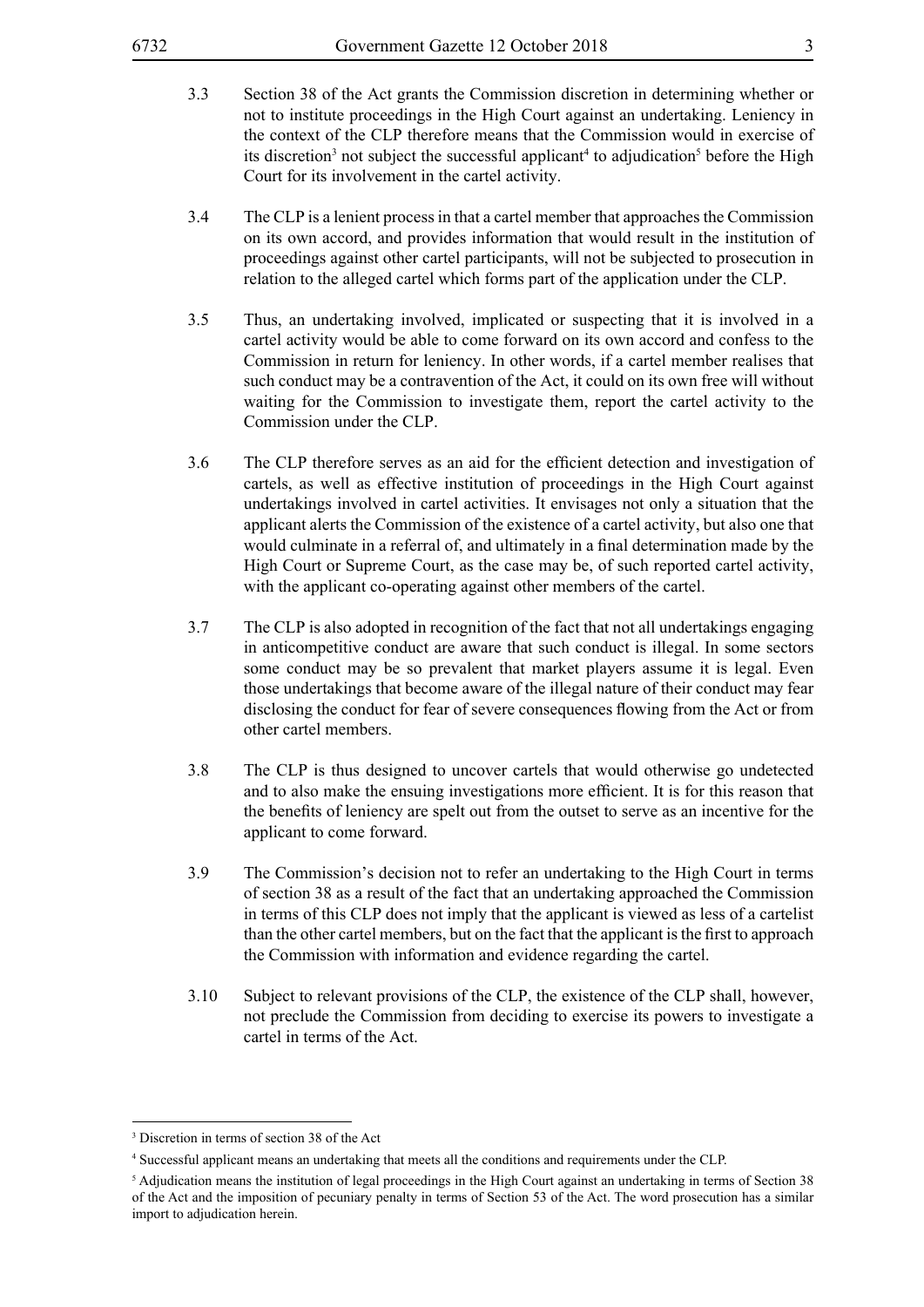# **4. Interpreting the CLP**

- 4.1 Unless otherwise indicated in the CLP, the definitions and interpretation of words or phrases used in this entire document will be those given in section 1 of the Act and Rule 1 to the Rules made under the Act.
- 4.2 The term leniency as used in the CLP refers to leniency from prosecution before the High Court as envisaged in terms of section 38 of the Act in relation to the alleged cartel which forms part of the application under the CLP.
- 4.3 Any reference to a number of days in the CLP refers to business days as envisaged in terms of Rule 3 of the Rules made under the Act.

# **5. Application of the CLP**

- 5.1 The CLP is applicable only in respect of alleged *cartels.* A cartel refers to agreements between undertakings, decisions by associations of undertakings or concerted practices by undertakings which have as their object or effect the prevention or substantial lessening of competition in trade in any goods or services in Namibia and includes agreements between parties in a horizontal relationship which directly or indirectly fixes purchase or selling prices or any other trading conditions; divides markets by allocating customers, suppliers, areas or specific types of goods or services; involves collusive tendering; limits or controls production, market outlets or access, technical development or investment (Section 23(1) read with section  $23(2)(a)$  and  $23(3)(a)(b)(c)$  and (e) of the Act).
- 5.2 The cartel activities in respect of which the CLP is applicable need not have been entered into in Namibia. For as long as a cartel activity has an effect in Namibia, the CLP would apply irrespective of the fact that the activity takes place outside Namibia<sup>6</sup>.
- 5.3 Leniency granted by another competition authority would not automatically qualify the applicant for similar treatment by the Commission under the CLP. The applicant must submit to the Commission a separate application which meets the conditions and requirements set out under the CLP.
- 5.4 Leniency will be granted in respect of separate and various cartel activities provided the applicant meets the requirements for each contravention reported. Thus, there will be no blanket leniency. For instance, if an application for leniency is successful in respect of one contravention out of the three that were committed at a certain given time, the applicant is not excluded from liability in respect of the other two contraventions. The only exception would be in respect of contraventions that cannot be severed, and therefore may be considered as one contravention.
- 5.5 The CLP is aimed at cartel activities:
	- 5.5.1 which the Commission is not aware of; or
	- 5.5.2 which the Commission is aware of but in relation to which it has insufficient information, and no investigation has been initiated yet; or

<sup>6</sup> See Section 3(1) of the Act.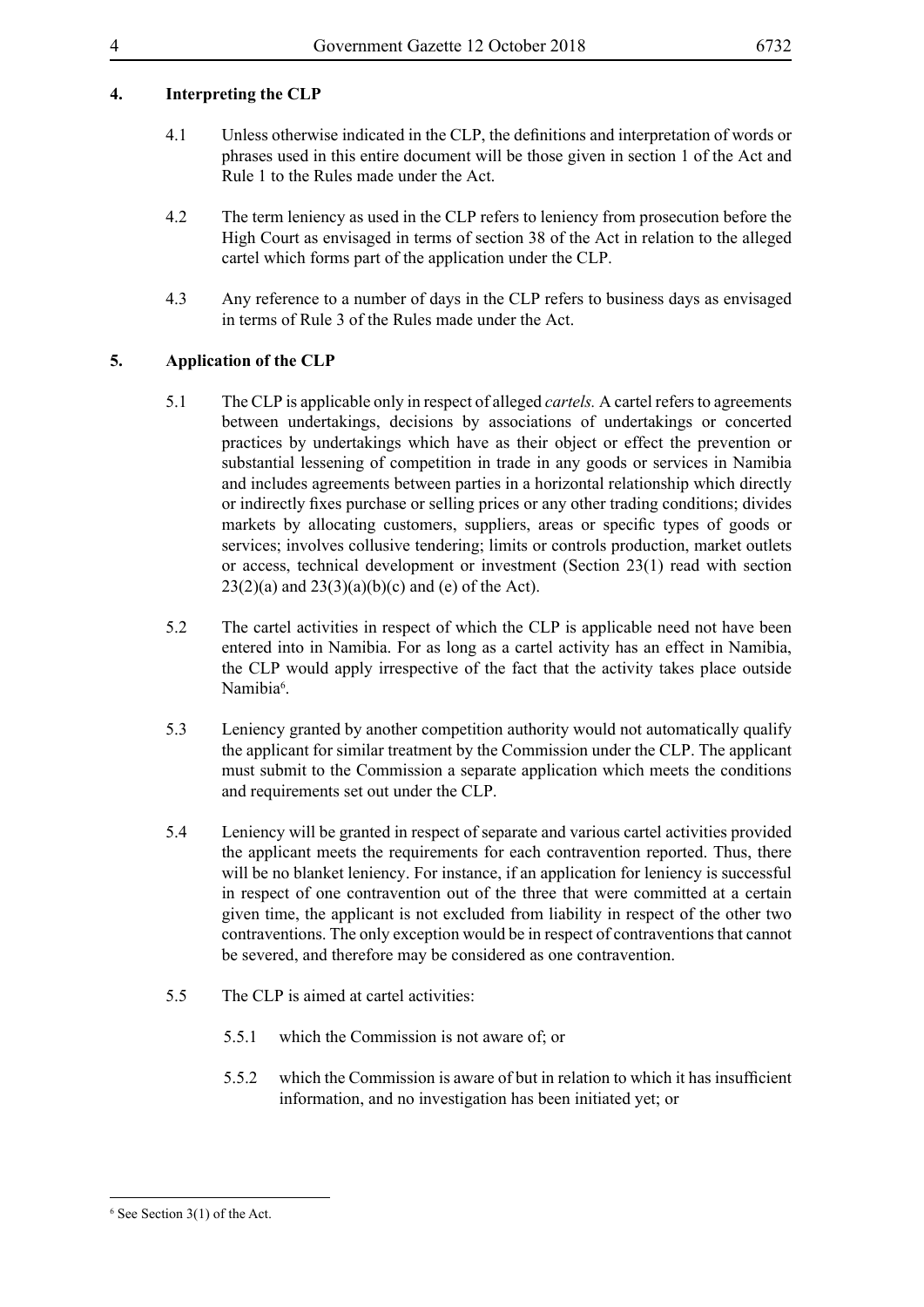- 5.5.3 in respect of pending investigations and investigations already initiated by the Commission but, having assessed the matter, the Commission is of the view that it has insufficient evidence to prosecute the undertakings involved in the cartel activity.
- 5.6 Only an undertaking that is *'first to the door'* to confess and provide information in accordance with the CLP to the Commission in respect of cartel activity would qualify for leniency under the CLP. If other members of the cartel wish to come clean on their involvement in a cartel to which the applicant has already confessed, the Commission may explore other processes outside the CLP, which may result in the reduction of the pecuniary penalty and or a consent agreement in terms of section 40 of the Act. In the event that the matter is referred for adjudication to the High Court, the Commission may consider at its discretion asking the High Court for favourable treatment<sup>7</sup> of the applicants who were not the first to apply for leniency pursuant to the CLP.
- 5.7 The CLP applies to an undertaking, which includes a business carried on for gain or reward by an individual, a body corporate, an unincorporated body of persons or a trust. A person refers to both a natural and a juristic person. The CLP will apply to a natural person to an extent that such person is involved in an economic activity, for instance, a sole trader or a partner in a business partnership. Furthermore, it is important that a person making the application be the person authorised to act for an undertaking in question.
- 5.8 Reporting of cartel activity by individual employees of an undertaking or by a person not authorised to act for such an undertaking will only amount to whistle blowing and not to an application for leniency under the CLP.
- 5.9 The leniency granted pursuant to the CLP does not protect the applicant from criminal or civil liability resulting from its participation in a cartel infringing the Act.

#### **6. Nature of the CLP process**

- 6.1 The CLP is a compliance tool that serves as an aid in the investigation of cartels.
- 6.2 The CLP process is undertaken on a confidential basis. Disclosure of any information submitted by the applicant prior to leniency would be made with the consent of the applicant, provided such consent will not be unreasonably withheld by the applicant.
- 6.3 Within the scope of the statutory limits and regulations on the disclosure information the Commission shall treat in confidence the identity of the applicant and protect all trade and business secrets during the course of the proceedings and disclosure would only be made with the written consent of the discloser of the information.
- 6.4 Where an application for leniency or reduction of the applicable penalty including the pecuniary penalty has been filed, the Commission shall use the statutory limits of its discretionary powers to refuse applications by private third parties for file inspection or the supply of information, insofar as the leniency application and the evidence provided by the applicant are concerned.

<sup>7</sup> Favourable treatment implies substantial or minimum reduced pecuniary penalty from the one prescribed, which will be dictated by the nature and circumstances of each case, as well as the level of cooperation given.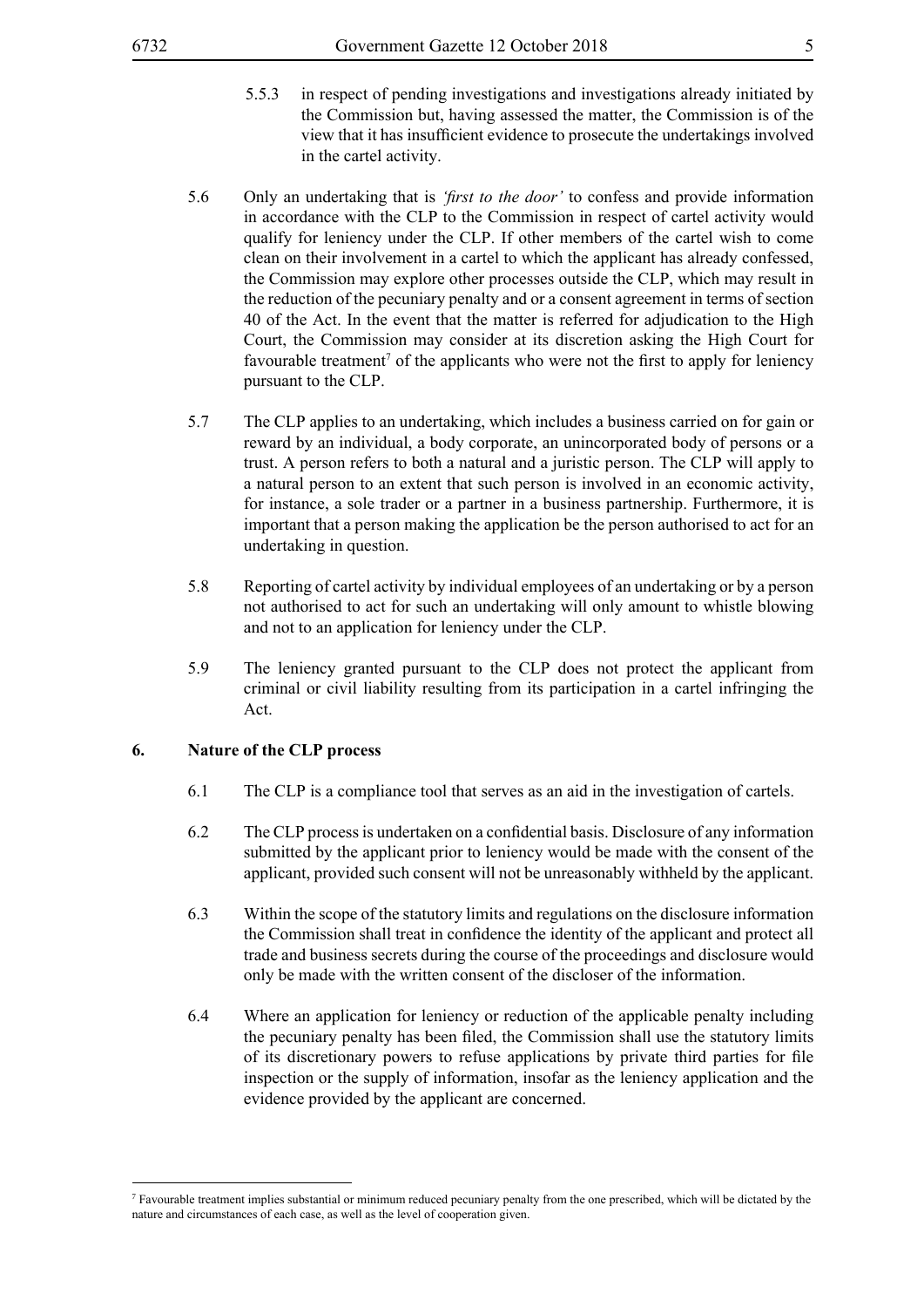- 6.5 Fair and proper administration of the Act underlines the CLP. It is for this reason that honesty and cooperation are paramount for the effective implementation of the CLP.
- 6.6 Nothing in the CLP shall limit the rights of any person who has been injured by cartel activity in respect of which the Commission has leniency under the CLP to seek civil<sup>8</sup> or criminal remedies.

#### **7. Disqualification criteria**

- 7.1 There are various instances in which the CLP would not be applicable, namely:
	- 7.1.1 where the cartel conduct in respect of which leniency is sought falls outside the ambit of the Act;
	- 7.1.2 where another undertaking has already made a successful application for leniency under the CLP in respect of the same conduct; or
	- 7.1.3 where the applicant fails to meet any other requirement and condition set out in the CLP.
- 7.2 It is the approach of the Commission that unsuccessful applicants, if they so wish, be encouraged to cooperate with the Commission and attempt negotiations to settle the matter with the Commission through a settlement or consent agreement, which may result in a more lenient penalty or a reduced pecuniary penalty.
- 7.3 The Commission may, on its own initiative in deserving cases, explore other lenient approaches outside the CLP in respect of unsuccessful applicants.

#### **8. How to ascertain if the CLP will be applicable?**

- 8.1 Where an undertaking is unsure whether or not the CLP would apply to a particular conduct, it may approach the Commission through an advisory opinion on a hypothetical or anonymous basis to get clarity. This should be done in writing. An undertaking concerned may choose to remain anonymous if it wishes to.
- 8.2 An undertaking that chooses to disclose its identity or any relevant information at this stage does so at its own risk. The Commission will however, protect information submitted by applicants and treat it with utmost confidentiality.
- 8.3 Any clarification provided pursuant to section 8 of the CLP will not have a binding effect on the Commission, or the High Court or Supreme Court, as the case may be. It is merely issued to guide the would-be applicant as to whether a conduct would be considered for leniency under the CLP.

<sup>&</sup>lt;sup>8</sup> A right to bring a civil claim for damages arising from a prohibited practice comes into existence on the date that the High Court makes a determination in respect of a matter that affects that person, or in case of an appeal, on the date that the appeal process in respect of that matter is concluded (see s. 54) of the Act).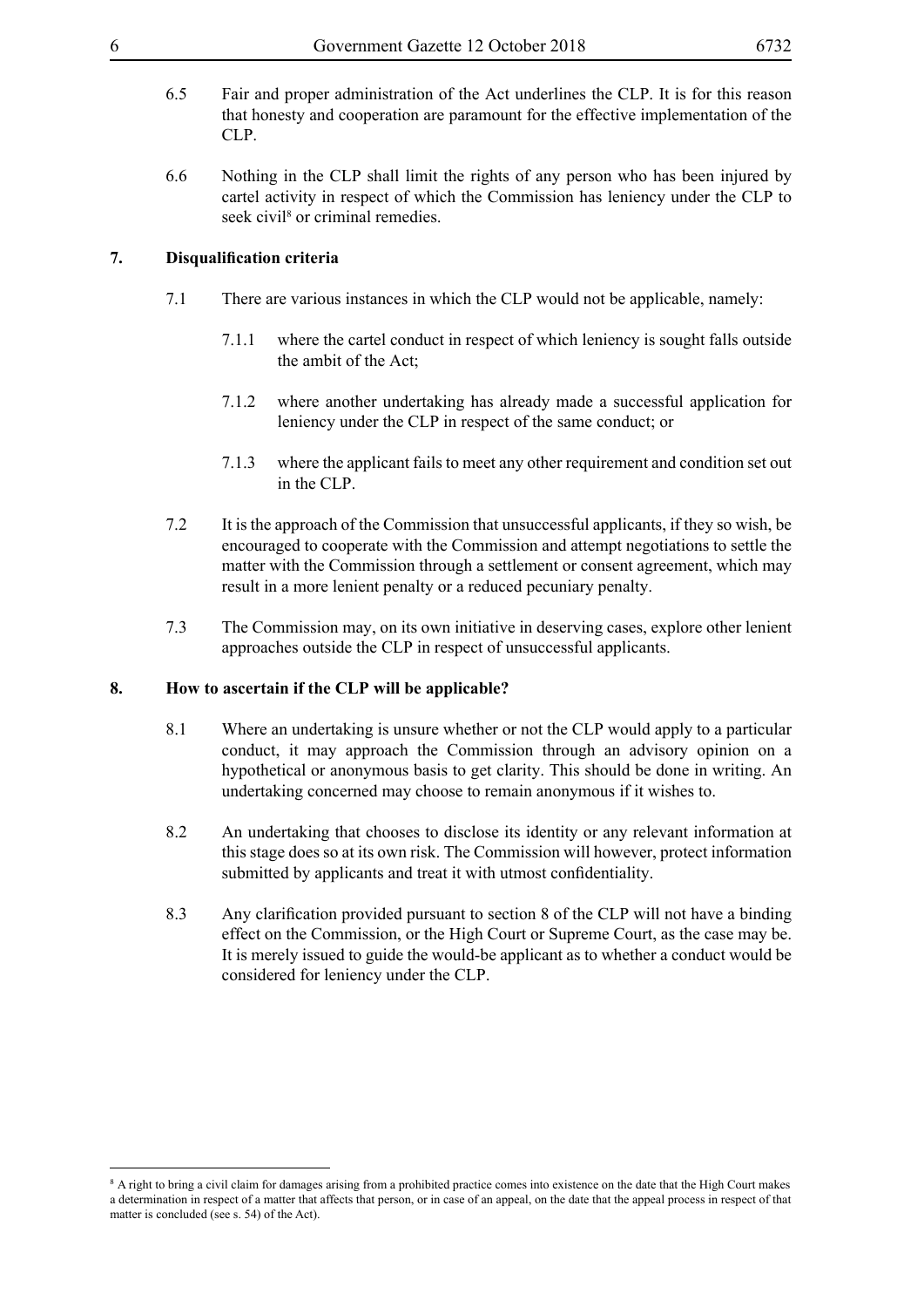# **9**. **Forms of lenient treatment applicable in terms of the CLP**

9.1 CLP applicants may expect the following outcome to their applications:

#### **9.1.1 Conditional Leniency**

- 9.1.1.1 Conditional leniency is given to an applicant at the initial stage of the application and the aim is to create a good environment of trust between the applicant and the Commission pending the finalisation of the infringement proceedings. Conditional leniency will be done in writing between the applicant and the Commission and its purpose is to signal that leniency has been provisionally granted.
- 9.1.1.2 Conditional leniency will precede total leniency/non-prosecution. The Commission will give the applicant total leniency after it has completed its investigation and has effectively instituted proceedings in the High Court against the undertakings involved in cartel activities and once a final determination has been made by the High Court or the Supreme Court, as the case may be, provided that the applicant has met the conditions and requirements set out in the CLP on a continuous basis throughout the proceedings.
- 9.1.1.3 The Commission reserves the right to revoke the conditional leniency at any point in time until total leniency is granted if, at any stage, the applicant does not co-operate or fails to fulfil any other condition or requirement set out in the CLP.

#### **9.1.2 Total leniency**

9.1.2.1 Once the High Court or Supreme Court, as the case may be has reached a final decision in respect of the alleged cartel, total leniency is granted to a successful applicant who has fully met all the conditions and requirements under the CLP.

#### **9.1.3 No leniency**

- 9.1.3.1 An applicant who fails to meet the conditions and the requirements under the CLP will not qualify for leniency.
- 9.1.3.2 In the event that leniency is not granted to an applicant, the Commission is at liberty to deal with the applicant as provided for in the Act. Similarly, the Commission may consider a consent agreement, or where the matter is referred to the High Court, the Commission may ask for a reduction of the pecuniary penalty in respect of the unsuccessful applicant.
- 9.1.3.3 An applicant who does not meet all the requirements for total leniency, but wishes to be considered for some form of favourable treatment may also approach the Commission for a possible settlement of the matter as contemplated in terms of section 40 of the Act.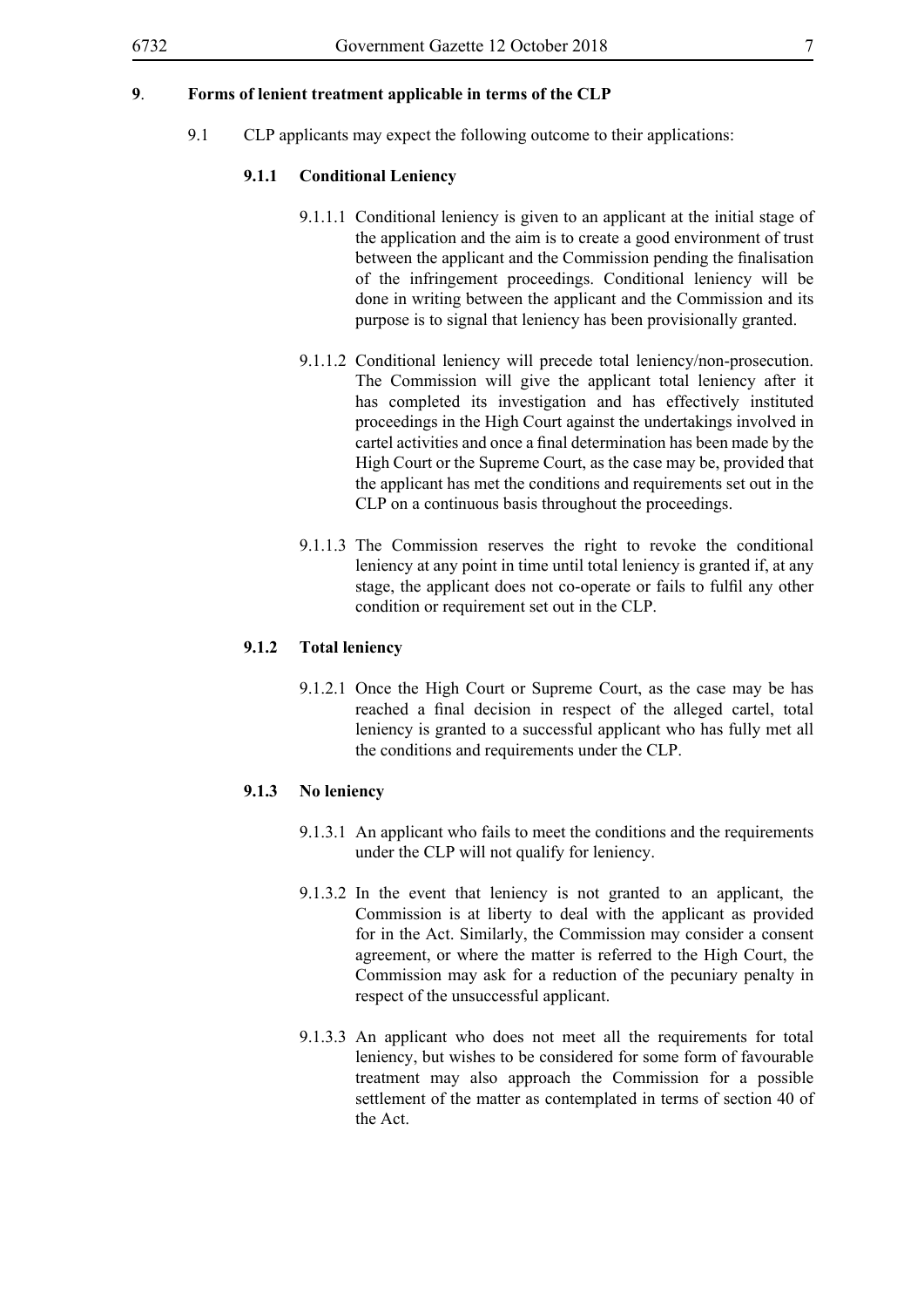### **10. The requirements and conditions for leniency under the CLP**

- 10.1 The applicant for leniency under the CLP must meet the following conditions and requirements to qualify for the leniency;
	- (a) the applicant must honestly provide the Commission with complete and truthful disclosure of all evidence, information and documents in its possession or under its control relating to any cartel activity;
	- (b) the applicant must be the first applicant to provide the Commission with information, evidence and documents sufficient to allow the Commission in its view, to institute proceedings in relation to a cartel activity;
	- (c) the applicant must offer full and expeditious co-operation to the Commission concerning the reported cartel activity. Such co-operation should be continuously offered until the Commission's investigations are finalised and any subsequent proceedings in the High Court or Supreme Court are completed;
	- (d) the applicant must immediately stop the cartel activity or act as directed by the Commission;
	- (e) the applicant must not alert other cartel members or any other third party that it has applied for leniency;
	- (f) the applicant must not destroy, falsify or conceal information, evidence and documents relevant to any cartel activity; and
	- (g) the applicant must not make a misrepresentation concerning the material facts of any cartel activity or act dishonestly.

#### **11. The procedure to be followed in the CLP**

11.1 The procedure outlined in this CLP is the procedure to be followed and the outline is aimed at ensuring efficient facilitation of the CLP. The Commission may exercise some flexibility where necessary to achieve the desired outcome. For instance, where the process refers to a meeting, the Commission may in certain circumstances choose to use other forms of communicating with the applicant without having a meeting. The procedure is as follows:

#### **11.1.1 First Contact with the Commission**

- 11.1.1.1The applicant must make an application for leniency in writing (marked 'LENIENCY APPLICATION' to appear clearly on the top left-hand corner of the envelope/email.) to the Director of the Enforcement, Exemptions & Cartels Division of the Commission by one of the following means:
	- (i) Electronic Mail: clp@nacc.com.na
	- (ii) Hand Delivery: The Namibian Competition Commission, Shop no. 14, BPI House, 77 Independence Avenue, Windhoek, Republic of Namibia.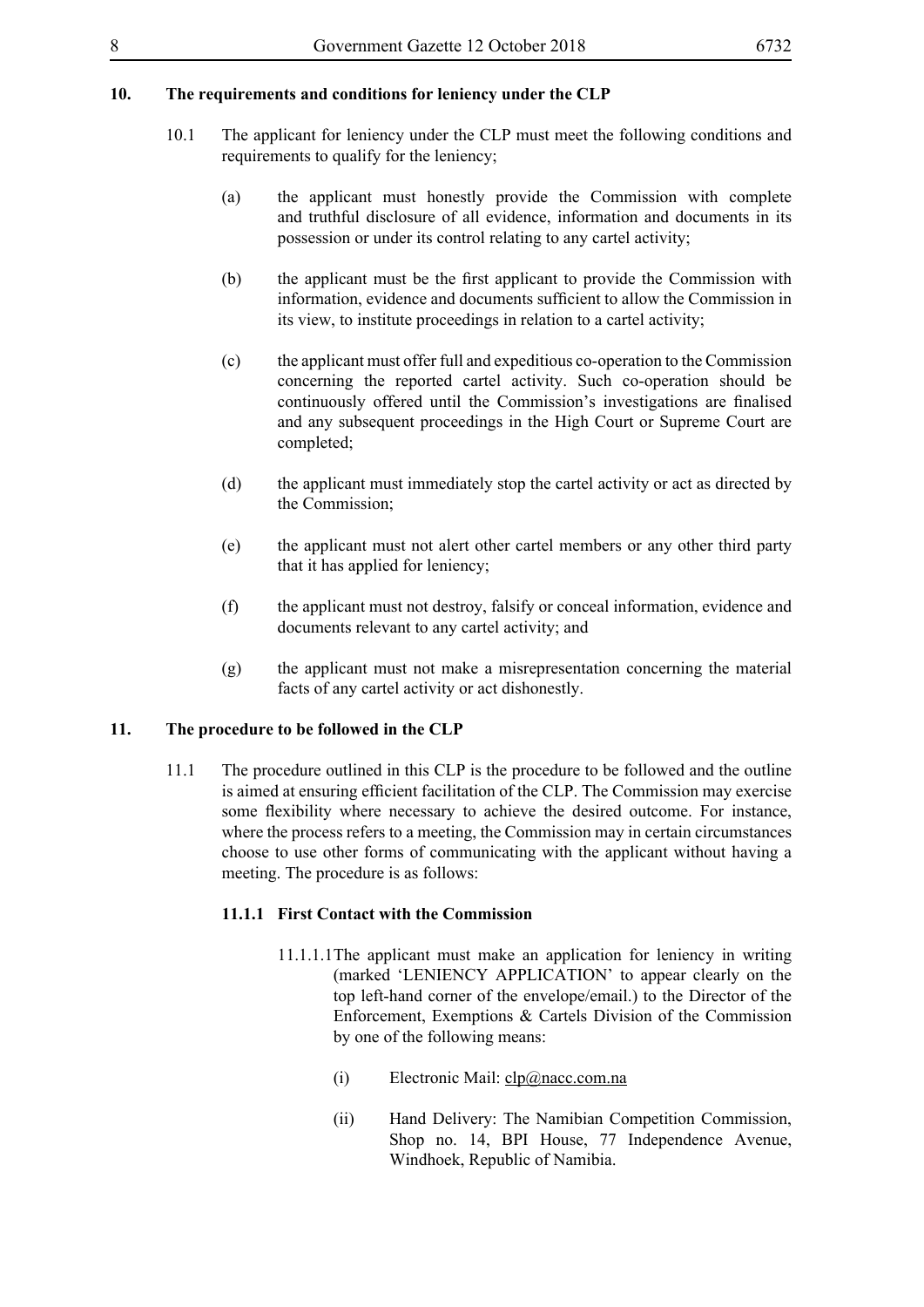- 11.1.1.2The application must contain information substantial enough to enable the Commission to identify the cartel conduct and its participants in order to determine whether or not an application for leniency has been made in respect of the same conduct. It is not necessary for the applicant to disclose its identity at this stage.
- 11.1.1.3If another undertaking has already made an application in respect of the same conduct, the Commission must advise the applicant accordingly in *writing* within ten (10) days, or within a reasonable period, after receipt of the application.
- 11.1.1.4If no undertaking has made an application already, the Commission must advise the applicant accordingly and in *writing*. The applicant must thereafter within ten (10) days, or within a reasonable period, after receipt of such advice from the Commission make an arrangement for the first meeting with the Commission.

#### **11.1.2 Oral statements in CLP applications**

- 11.1.2.1When submitting in writing its application for leniency or its marker application, the applicant may apply to the Commission to request that information regarding the alleged cartel be provided orally. The Commission may, at its discretion and on a case-bycase basis, accept such request from an applicant. The applicant will nevertheless be required to provide the Commission with all existing written information, evidence and documents in its possession regarding the alleged cartel.
- 11.1.2.2Oral statements will be recorded and transcribed at the Commission's premises. The applicant may review the technical accuracy of the recording and transcript and correct the content of its oral statements within a reasonable time period to be determined at the discretion of the Commission. Upon expiry of the time period, the oral statements, corrected as the case may be, will be deemed to be approved and will amount to restricted information forming part of the Commission's records pursuant to section 33 of the Act and the internal framework for enforcement and case management adopted by the Commission.

#### **11.1.3 Meetings to be held for CLP applications**

The Commission envisages the following meetings to be held with a CLP applicant, but may call for additional meeting(s) should the circumstances so require:

#### **11.1.3.1First Meeting with the Commission**

i. At this first meeting the Applicant for leniency must bring all the relevant information, evidence and documents at its disposal, whether written or oral, that is related to the cartel activity for consideration by the Commission. The applicant must reveal its full identity and answer all the questions that the Commission may ask in relation to conduct being reported or matters relating thereto.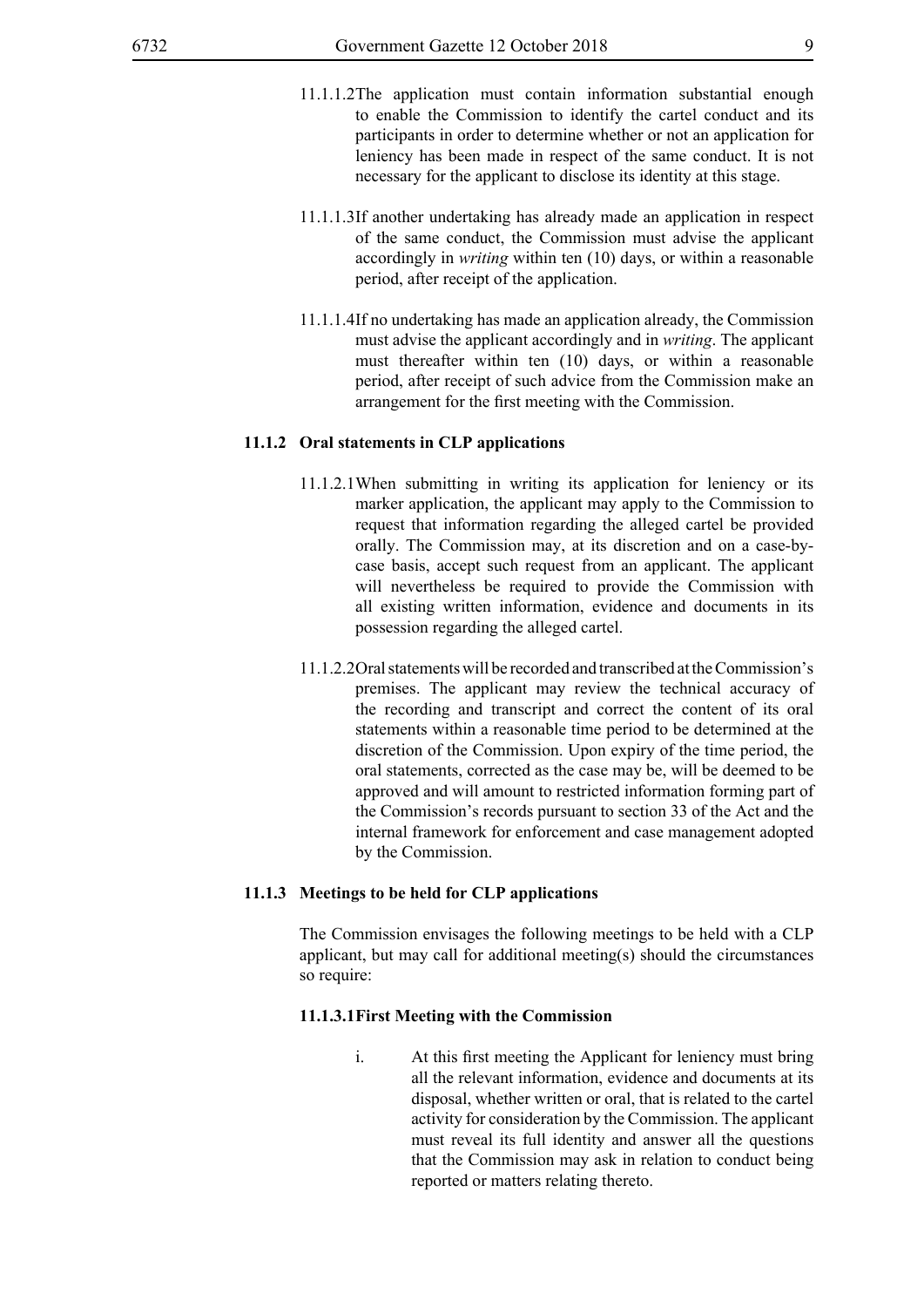- ii. The purpose of this meeting is to find out whether the applicant's case would qualify for leniency under the CLP. The Commission must within ten (10) days, or within a reasonable time, after the date of the first meeting make a decision on whether or not the applicant's case qualifies for leniency and inform the applicant accordingly in *writing*.
- iii. If the Commission decides that the applicant meets the conditions and requirements set out in the CLP, arrangements for a second meeting will be made.
- iv. If the Commission decides that the applicant does not qualify for leniency, the applicant will be so advised in writing. This would be regarded as "No Leniency".

#### **11.1.3.2Second meeting with the Commission**

- i. The aim of this meeting is to discuss and grant conditional leniency to the applicant pending finalisation of any further investigations by the Commission in the matter. The meeting will also serve as an opportunity for the Applicant (represented by its CEO or appointed representative) to discuss its application with the Secretariat of the Commission.
- ii. At this stage the applicant will be required to bring forward any other relevant information, evidence and documents that it may still have in its possession or under its control, whether written or oral. The Commission would be able to make copies of all documents provided.
- iii. A written agreement between the applicant and the Commission, otherwise known as the conditional leniency agreement, which will be granted subject to the conditions and requirements of the CLP, will be agreed upon between the applicant and the Commission.
- iv. The Commission shall maintain confidentiality on all information, evidence and documents given to it throughout the process. The provisions of Section 55, 63, and 64 of the Act will apply *mutatis mutandis* to the information received from Applicant. Use of documents and information obtained from the applicant at the Court in terms of the Act shall not amount to the breach of confidentiality.

### **11.1.3.3Investigations, Analysis and Verification**

i. After the granting of conditional leniency, the Commission will move forward with its investigations relating to the cartel activity. The Commission will analyse and verify information or documents given by applicant against any existing or discovered information and/or documents. At this stage the Commission may use all methods and tools provided for in the Act, including interview, subpoena, search or summon any undertaking(s) whom it believes could assist in connection with the matter.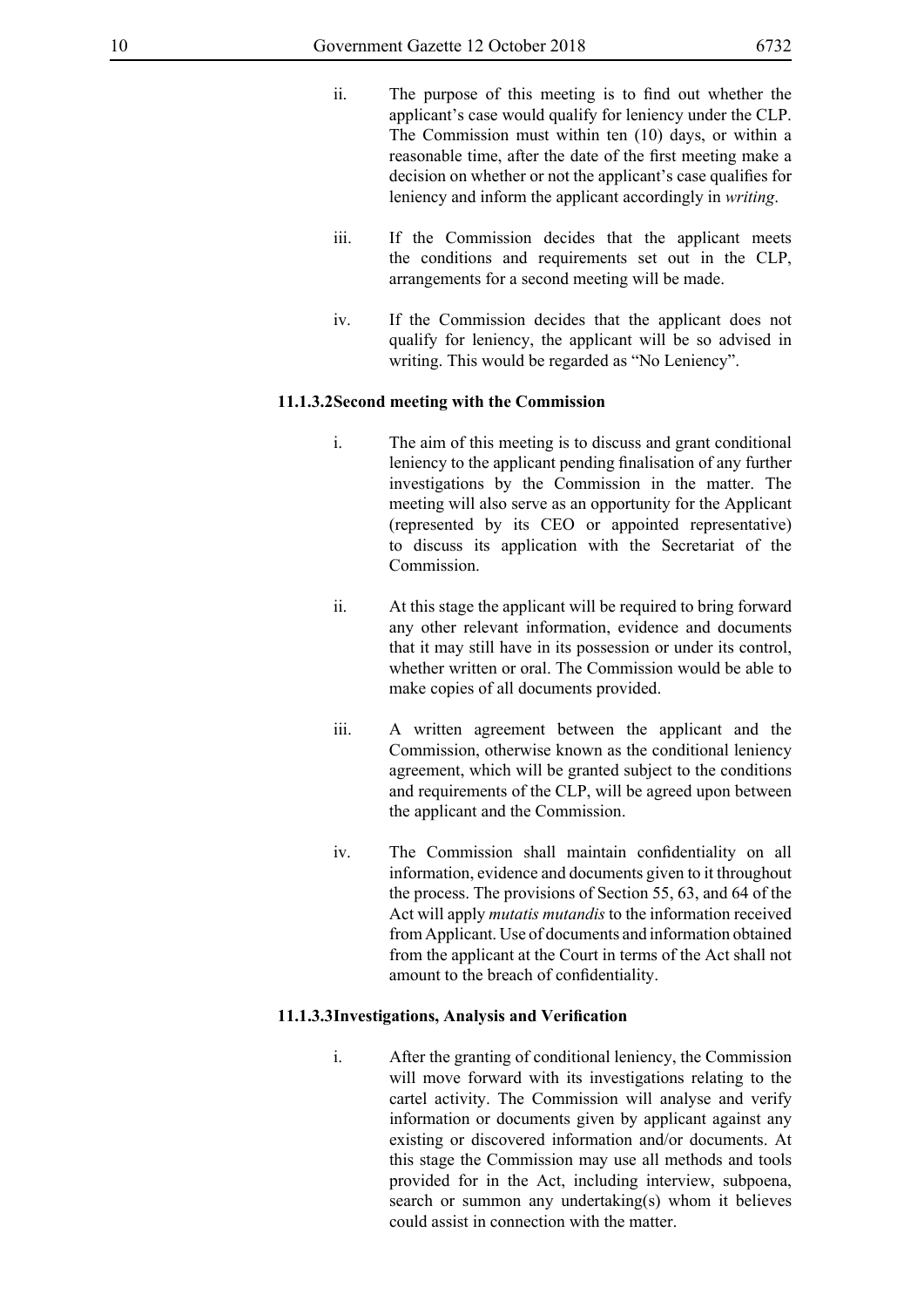ii. Once the Commission is through with this exercise and is satisfied that it has sufficient information to issue a Notice of its proposed decision or institute proceedings in the High Court, it will inform the applicant in a final meeting. Similarly, should the Commission not be satisfied it can call a meeting with the applicant either to revoke the conditional leniency or to solicit further documents or information so as to enable the Commission to complete the exercise.

# **11.1.3.4Final meeting**

- i. The purpose of this meeting between the Commission and the applicant is to inform the applicant that the Commission intends to institute proceedings in relation to the alleged cartel and to request the applicant to continue to cooperate fully and expeditiously in the proceedings. Conditional leniency will continue to apply until the High or Supreme Court, as the case may be, has reached a final decision regarding the matter.
- ii. Should the applicant wish to withdraw its application, it runs the risk of being dealt with in terms of the Act.

# **12. Placing of a marker**

- 12.1 Prior to making an application for leniency, a prospective applicant may choose to apply to the Commission for a marker (the "marker application"). The marker application is made in writing to the Director of the Enforcement, Exemptions  $\&$ Cartels Division of the Commission by one of the following means:
	- (i) Electronic Mail: clp@nacc.com.na
	- (ii) Hand Delivery: The Namibian Competition Commission, Shop no. 14, BPI House, 77 Independence Avenue, Windhoek, Republic of Namibia.
- 12.2 The marker application must identify that it is being made to request a marker, the applicant's name and address, the alleged cartel conduct and its participants and justify the need for a marker.
- 12.3 For purposes of this CLP, a marker refers to the practice of reserving a place for an applicant for leniency for a specified period of time whilst it conducts an internal investigation in order to perfect its application for leniency.
- 12.4 The marker system caters for the needs of those applicants who for legitimate reasons are not in the position to submit all necessary evidence from the onset but require more time to make their applications complaint.
- 12.5 The Commission may grant, at its discretion and on a case-by-case basis, a marker to protect the applicant's place in the queue of applications for leniency. In granting the marker, the Commission will determine on a case-by-case basis the period of time within which the applicant must provide the necessary information, evidence and documents needed to meet the conditions and requirements set out in section 10 of the CLP. If the applicant submits at a later stage an application for leniency along with the necessary information, evidence and documents within the time limit determined by the Commission, such application for leniency and information, evidence and documents will be deemed to have been provided on the date when the marker application was granted by the Commission.